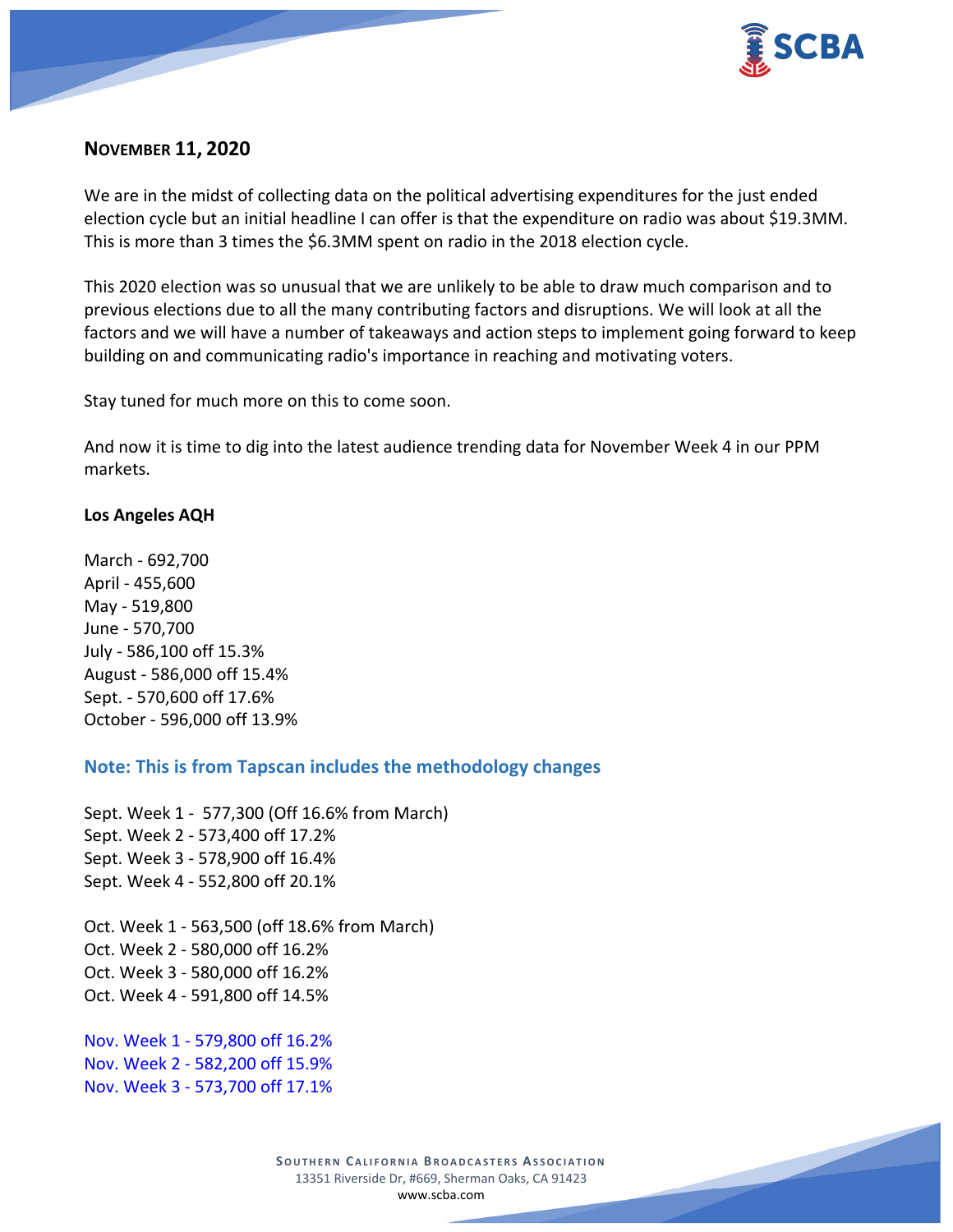

**NOTE: THE NOVEMBER AQH WEEKLIES ABOVE ARE FROM PPM ANALYSIS TOOL AND DO NOT REFLECT THE METHODOLOGY CHANGES.**

#### **Los Angeles Cume**

March - 10,611,300 April - 9,080,100 May - 9,572,200 June - 9,941,100 July - 10,089,600 off 4.9% August - 10,029,800 off 5.4% Sept. - 9,999,500 off 5.7% Oct. - 10,055,100 off 5.2% Sept. Week 1 - 10,053,100 (Off 5.2% from March) Sept. Week 2 - 9,988,800 off 5.8%

Sept. Week 3 - 10,096,100 off 4.9% Sept. Week 4 - 9,859,900 off 7%

Oct. Week 1 - 9,970,700 (Off 6% from March) Oct. Week 2 - 10,074,200 off 5% Oct. Week 3 - 10,155,500 off 4.6% Oct. Week 4 - 10,060,000 off 5.1%

Nov. Week 1 - 10,133,900 (off 4.4% from March) Nov. Week 2 - 10,216,200 off 3.7% Nov. Week 3 - 10,052,500 off 5.2%

#### **Riverside/San Bernardino AQH**

March - 128,900 April - 96,200 May - 105,000 June - 115,100 July - 108,600 off 15.7% August - 109,400 off 15.1% Sept. - 102,100 off 20.7% Oct. - 106,000 off 17.7%

**NOTE: THIS IS FROM TAPSCAN AND INCLUDES THE METHODOLOGY CHANGES.**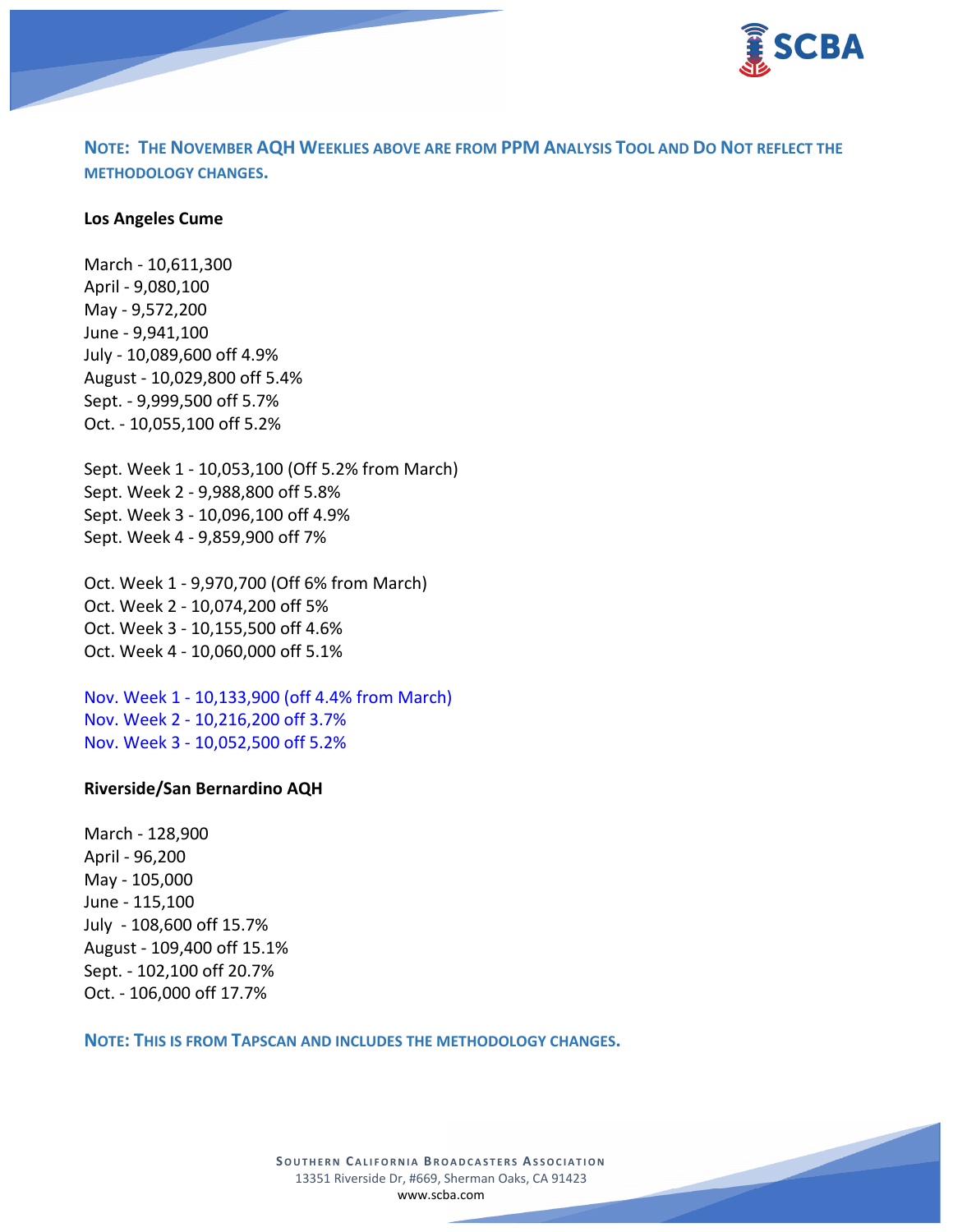

Sept. Week 1 - 103,500 (Off 19.7% from March) Sept. Week 2- 100,300 off 22% Sept. Week 3 - 109,600 off 15% Sept. Week 4 - 95,000 off 26.2%

Oct. Week 1 - 104,600 (Off 18.8% from March) Oct. Week 2 - 104,600 off 18.8% Oct. Week 3 - 102,200 off 20.7% Oct. Week 4 - 101,000 off 21.6%

Nov Week 1 - 101,200 (off 21.4% from March) Nov. Week 2 - 100,000 off 22.4% Nov. Week 3 - 99,000 off 23.1%

**NOTE: THE NOVEMBER AQH WEEKLIES ABOVE ARE FROM PPM ANALYSIS TOOL AND DO NOT REFLECT THE METHODOLOGY CHANGES.**

#### **Riverside/San Bernardino Cume**

March - 2,012,400 April - 1,727,400 May - 1,846,500 June - 1,924,800 July - 1,968,100 off 2.2% August - 1,948,500 off 3.1% Sept. - 1,909,800 off 5% Oct. - 1,891,200 off 6%

Sept. Week 1 - 1,925,500 (Off 4.3% from March) Sept. Week 2 - 1,944,000 off 3.3% Sept. Week 3 - 1,904,700 off 5.4% Sept. Week 4 - 1,865,000 off 7.3%

Oct. Week 1 - 1,916,000 (Off 4.7% from March) Oct. Week 2 - 1,889,200 off 6.1% Oct. Week 3 - 1,889,900 off 6% Oct. Week 4 - 1,869,700 off 7%

Nov. Week 1 - 1,883,100 (off 6.4% from March) Nov. Week 2 - 1,891,100 off 6% Nov. Week 3 - 1,902,800 off 5.4%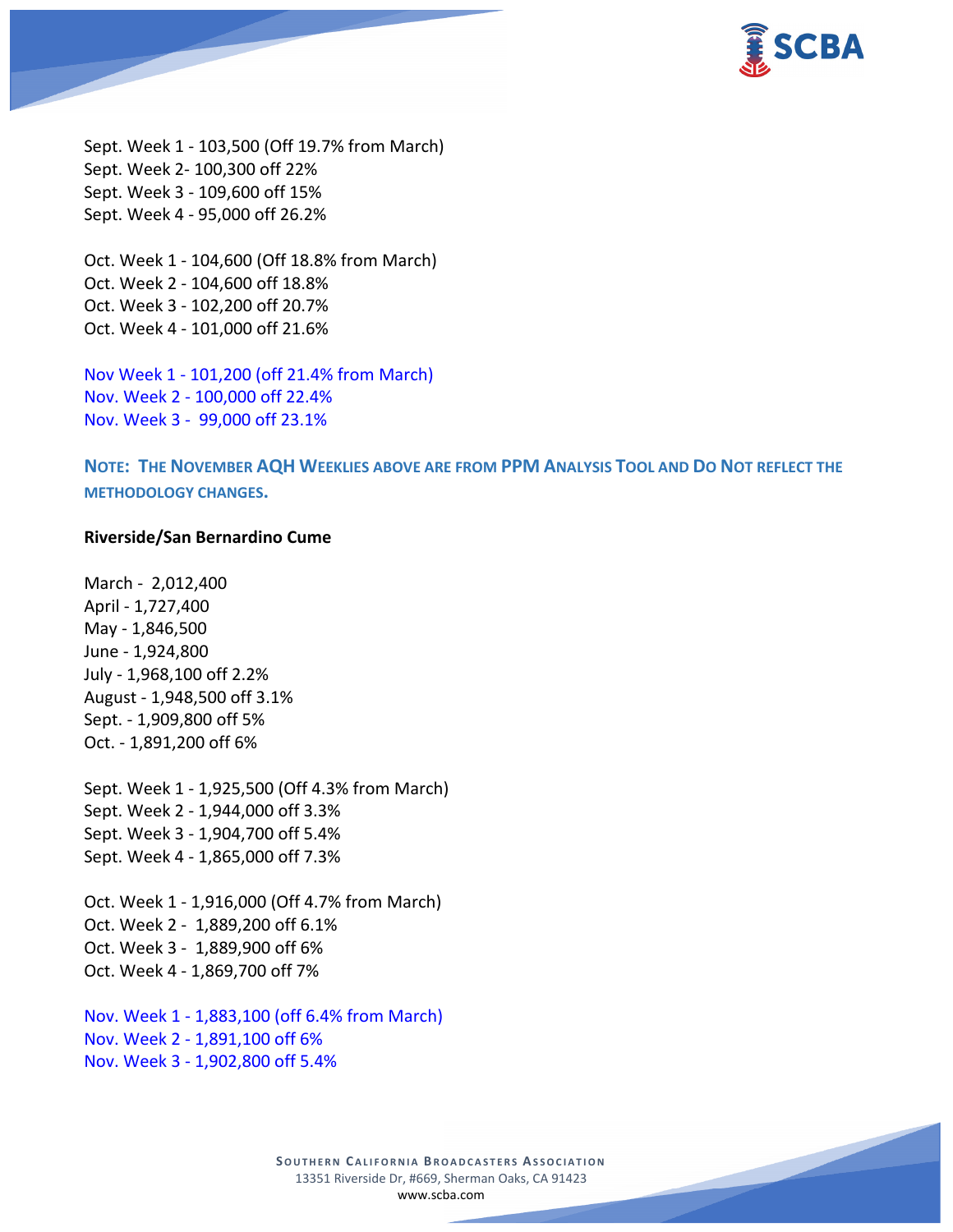

### **San Diego AQH**

March - 142,700 April - 98,000 May - 109,400 June - 120,100 July - 126,000 August - 128,500 (off 10% from March) Sept. - 125,000 (off 12.4% from March) Oct. - 126,800 (off 11.1% from March)

**NOTE: THIS IS FROM TAPSCAN AND INCLUDES THE METHODOLOGY CHANGES** 

Sept. Week 1 - 126,900 (Off 11.1% from March) Sept. Week 2 - 120,900 off 15.3% Sept. Week 3 - 132,000 off 7.5% Sept. Week 4 - 120,100 off 15.8%

Oct. Week 1 - 124,400 (off 12.8% from March) Oct. Week 2 - 121,000 off 15.2% Oct. Week 3 - 118,800 off 16.7% Oct. Week 4 - 125,400 off 12.1% from March

Nov. Week 1 - 119,900 (off 16% from March) Nov. Week 2 - 121,700 off 14.6% Nov. Week 3 - 125,700 off 11.9%

**NOTE: THE NOVEMBER AQH WEEKLIES ABOVE ARE FROM PPM ANALYSIS TOOL AND DO NOT REFLECT THE METHODOLOGY CHANGES.**

### **San Diego Cume**

March - 2,549,000 April - 2,133,900 May - 2,303,400 June - 2,408,600 July - 2,438,900 August - 2,418,400 (off 5.1% from March) Sept. - 2,382,700 (off 6.5% from March) Oct. - 2,398,000 (off 5.9% from March)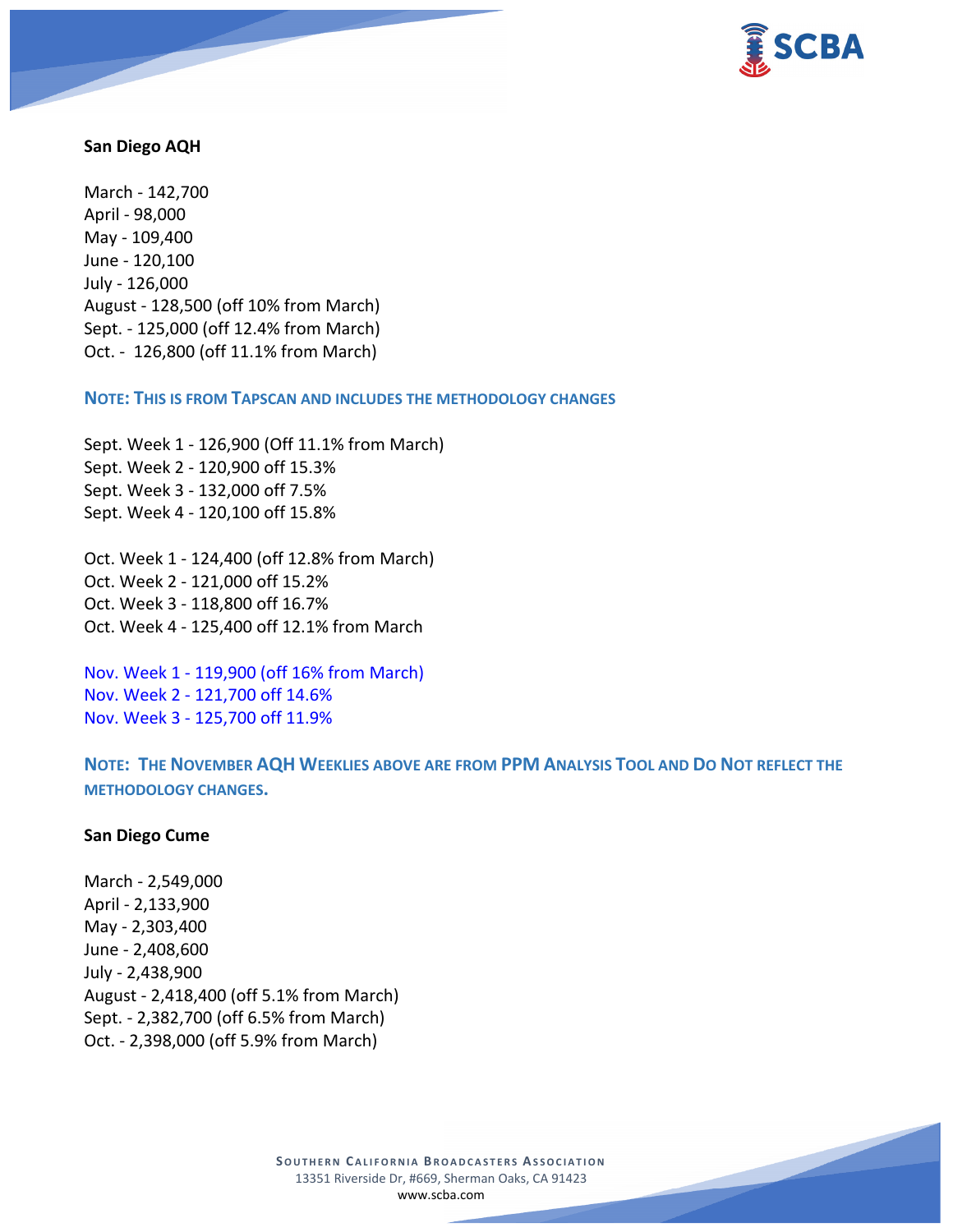

Sept. Week 1 - 2,418,400 (Off 5.1% from March) Sept. Week 2 - 2,329,400 (off 8.6%) Sept. Week 3 - 2,401,900 (off 5.8%) Sept. Week 4 - 2,415,900 (off 5.2%)

Oct. Week 1 - 2,409,400 (Off 5.4% from March) Oct. Week 2 - 2,433,200 (off 4.5%) Oct. Week 3 - 2,403,400 (off 5.7%) Oct. Week 4 - 2,346,200 (off 8.0%)

Nov. Week 1 - 2,324,800 (off 8.8% from March) Nov. Week 2 - 2,320,800 (off 9.0%) Nov. Week 3 - 2,408,500 (off 5.5%)

Next up are your lists of specially curated resources and articles for the past week. I try to provide links that will easily connect you to these important articles but some might require a paid subscription to open. When I anticipate that might be the case I download/print the article and attach a scan for you. But if I miss one and you have difficulty accessing an article of interest, shoot me an email back and I will send you the article as an attachment.

## **RESOURCES AND ARTICLES OF INTEREST TO SALES AND ADVERTISERS:**

## **Dentsu Pledges To Buy Differently To Help Minority Media.**

Inside Radio November 11, 2020 [http://www.insideradio.com/free/dentsu-pledges-to-buy-differently-to-help-minority](http://www.insideradio.com/free/dentsu-pledges-to-buy-differently-to-help-minority-media/article_c9bbffec-23f0-11eb-a388-af0ebe660a1a.html)[media/article\\_c9bbffec-23f0-11eb-a388-af0ebe660a1a.html](http://www.insideradio.com/free/dentsu-pledges-to-buy-differently-to-help-minority-media/article_c9bbffec-23f0-11eb-a388-af0ebe660a1a.html)

**All Podcast Ads Work Says Analysis, It's Just That Host-Read Ads Work Better.** Inside Radio November 11, 2020 [http://www.insideradio.com/podcastnewsdaily/all-podcast-ads-work-says-analysis-it-s-just-that-host](http://www.insideradio.com/podcastnewsdaily/all-podcast-ads-work-says-analysis-it-s-just-that-host-read-ads-work-better/article_5eb9f662-2446-11eb-b14a-2fca16d1ad13.html)[read-ads-work-better/article\\_5eb9f662-2446-11eb-b14a-2fca16d1ad13.html](http://www.insideradio.com/podcastnewsdaily/all-podcast-ads-work-says-analysis-it-s-just-that-host-read-ads-work-better/article_5eb9f662-2446-11eb-b14a-2fca16d1ad13.html)

## **Edison Share Of Ear Q3 2020: In-Car Audiences Rebound.**

Inside Radio November 10, 2020 [http://www.insideradio.com/free/edison-share-of-ear-q3-2020-in-car-audiences](http://www.insideradio.com/free/edison-share-of-ear-q3-2020-in-car-audiences-rebound/article_742967a6-232b-11eb-b1ae-4b5231251273.html)[rebound/article\\_742967a6-232b-11eb-b1ae-4b5231251273.html](http://www.insideradio.com/free/edison-share-of-ear-q3-2020-in-car-audiences-rebound/article_742967a6-232b-11eb-b1ae-4b5231251273.html)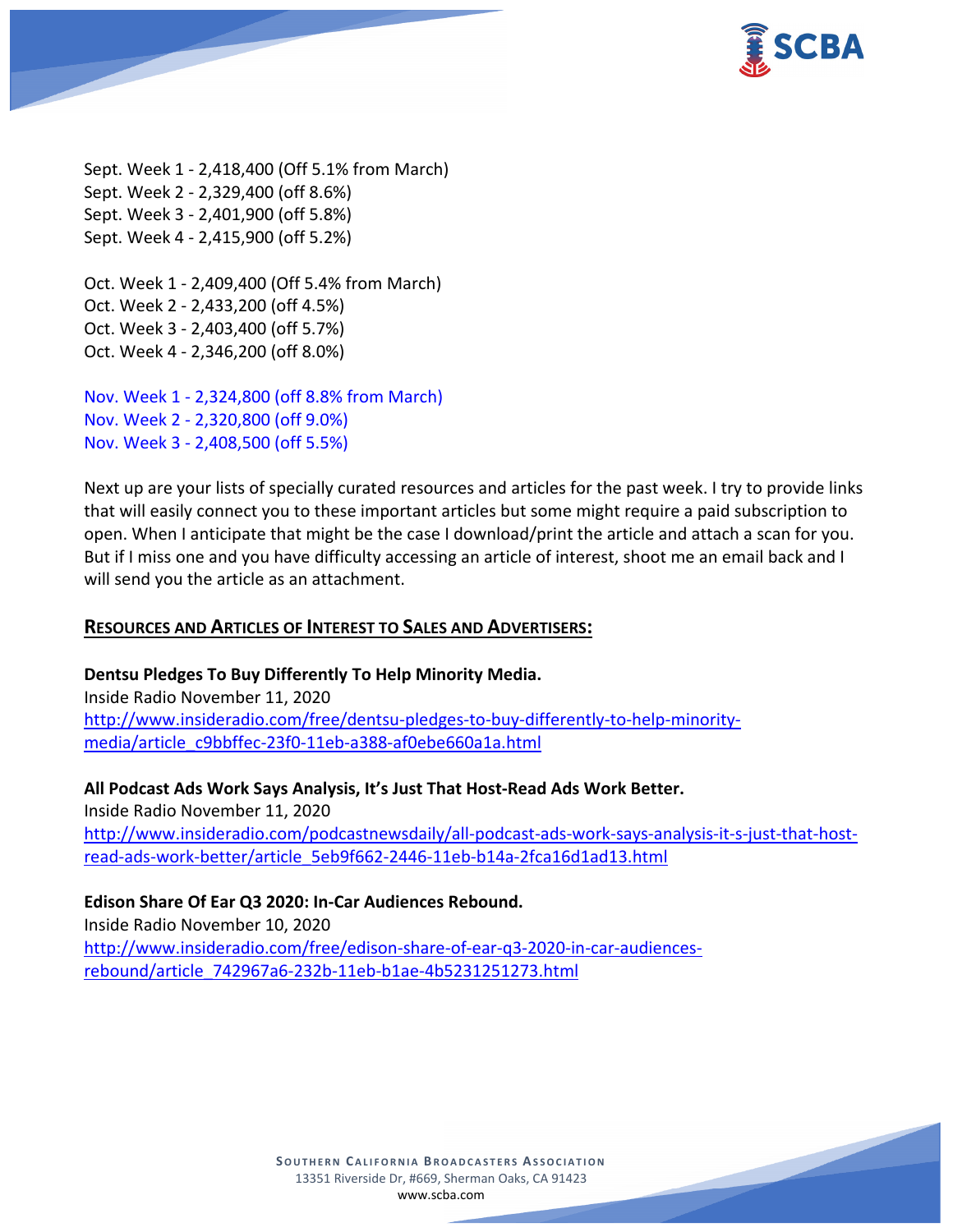

**NPD Group predicts this year's holiday sales drivers** Chain Store Age November 9, 2020 [https://chainstoreage.com/npd-group-predicts-years-holiday-sales](https://chainstoreage.com/npd-group-predicts-years-holiday-sales-drivers?oly_enc_id=8319H4585489H7M&utm_source=omeda&utm_medium=email&utm_campaign=NL_CSA+Day+Breaker&utm_keyword=)[drivers?oly\\_enc\\_id=8319H4585489H7M&utm\\_source=omeda&utm\\_medium=email&utm\\_campaign=](https://chainstoreage.com/npd-group-predicts-years-holiday-sales-drivers?oly_enc_id=8319H4585489H7M&utm_source=omeda&utm_medium=email&utm_campaign=NL_CSA+Day+Breaker&utm_keyword=) [NL\\_CSA+Day+Breaker&utm\\_keyword=](https://chainstoreage.com/npd-group-predicts-years-holiday-sales-drivers?oly_enc_id=8319H4585489H7M&utm_source=omeda&utm_medium=email&utm_campaign=NL_CSA+Day+Breaker&utm_keyword=)

**Biden Presidency Likely to Mean More EVs, Auto-Industry Stability** CAR and Driver November 9, 2020 <https://www.caranddriver.com/news/a34620816/biden-presidency-cars-evs/>

**Bank of America Shoots To Number One** Radio Ink November 10, 2020 [https://radioink.com/2020/11/10/bank-of-america-shoots-to-number](https://radioink.com/2020/11/10/bank-of-america-shoots-to-number-one/?vgo_ee=g4MdIIvetgiR1mkR7kijJ4BI1h38V58Ke8bVrp%2FmcsM%3D)[one/?vgo\\_ee=g4MdIIvetgiR1mkR7kijJ4BI1h38V58Ke8bVrp%2FmcsM%3D](https://radioink.com/2020/11/10/bank-of-america-shoots-to-number-one/?vgo_ee=g4MdIIvetgiR1mkR7kijJ4BI1h38V58Ke8bVrp%2FmcsM%3D)

**WHY DIGITAL ADVERTISERS ARE CONCERNED ABOUT CALIFORNIA'S LATEST PRIVACY LAW** Ad Age November 7, 2020 [https://adage.com/article/digital/why-digital-advertisers-are-concerned-about-californias-latest](https://adage.com/article/digital/why-digital-advertisers-are-concerned-about-californias-latest-privacy-law/2292081)[privacy-law/2292081](https://adage.com/article/digital/why-digital-advertisers-are-concerned-about-californias-latest-privacy-law/2292081)

**Social Media Prospecting Is a MUST for Sellers** SalesFuel November 7, 2020 <https://salesfuel.com/social-media-prospecting-is-a-must-for-sellers/>

**Top-Performing Salespeople Share Common Behaviors, Study** SalesFuel November 7, 2020 <https://salesfuel.com/top-performing-salespeople-share-common-behaviors-study/>

## **RESOURCES AND ARTICLES OF INTEREST TO MANAGERS FOR PLANNING AND FORECASTING:**

### **The Spotify Spending Spree Continues**

Radio Ink November 11, 2020 [https://radioink.com/2020/11/11/the-spotify-spending-spree](https://radioink.com/2020/11/11/the-spotify-spending-spree-continues/?vgo_ee=g4MdIIvetgiR1mkR7kijJ4BI1h38V58Ke8bVrp%2FmcsM%3D)[continues/?vgo\\_ee=g4MdIIvetgiR1mkR7kijJ4BI1h38V58Ke8bVrp%2FmcsM%3D](https://radioink.com/2020/11/11/the-spotify-spending-spree-continues/?vgo_ee=g4MdIIvetgiR1mkR7kijJ4BI1h38V58Ke8bVrp%2FmcsM%3D)

**Why I Think You Should Dump Nielsen** Radio Ink (Rick Fink) November 11, 2020 [https://radioink.com/2020/11/11/why-i-think-you-should-dump](https://radioink.com/2020/11/11/why-i-think-you-should-dump-nielsen/?vgo_ee=g4MdIIvetgiR1mkR7kijJ4BI1h38V58Ke8bVrp%2FmcsM%3D)[nielsen/?vgo\\_ee=g4MdIIvetgiR1mkR7kijJ4BI1h38V58Ke8bVrp%2FmcsM%3D](https://radioink.com/2020/11/11/why-i-think-you-should-dump-nielsen/?vgo_ee=g4MdIIvetgiR1mkR7kijJ4BI1h38V58Ke8bVrp%2FmcsM%3D)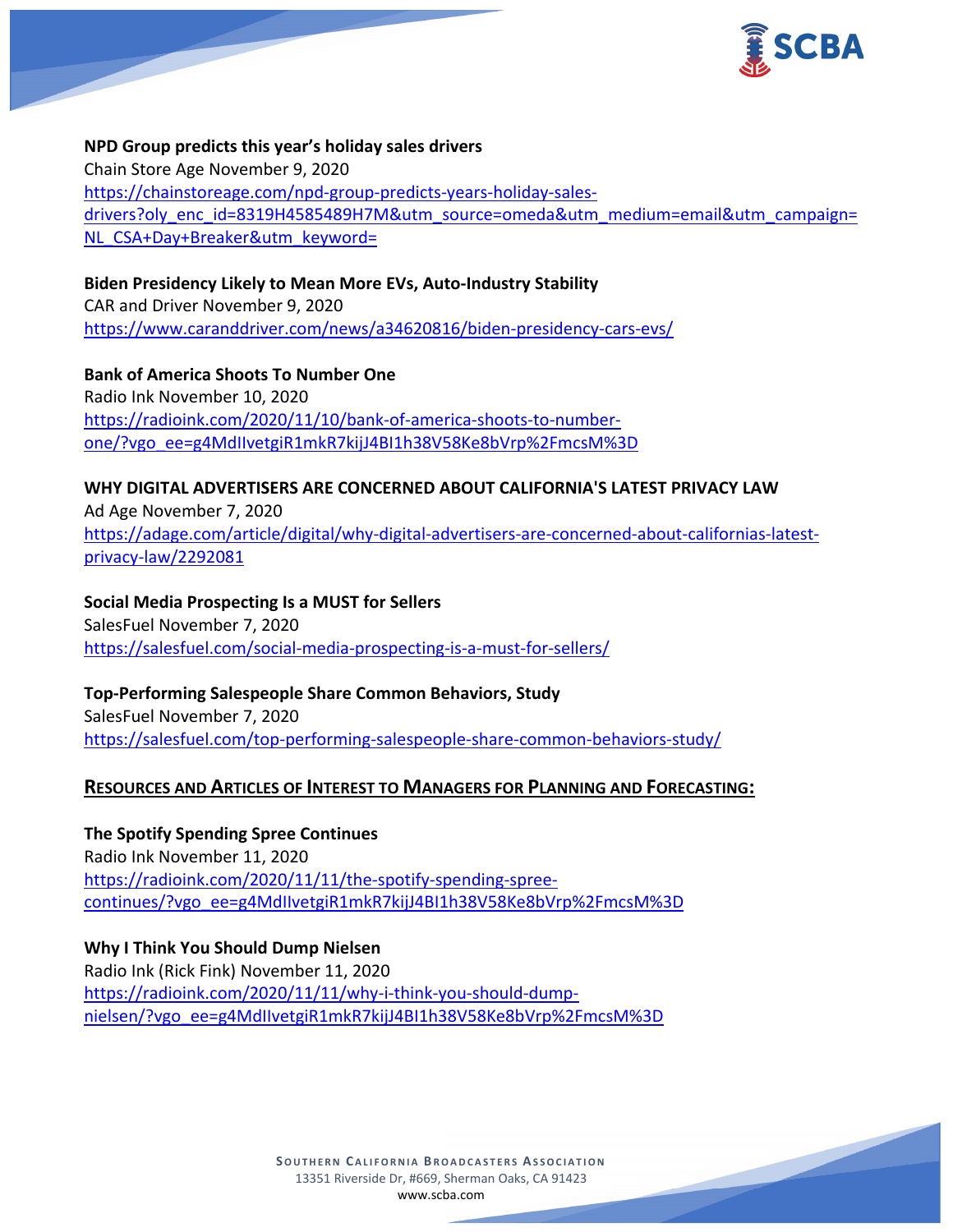

## **Some Group Heads See Less COVID Disruption In Smaller Markets.**

Inside Radio November 11, 2020 [http://www.insideradio.com/free/some-group-heads-see-less-covid-disruption-in-smaller](http://www.insideradio.com/free/some-group-heads-see-less-covid-disruption-in-smaller-markets/article_eaa66436-23f0-11eb-960f-eb34e8477a8d.html)[markets/article\\_eaa66436-23f0-11eb-960f-eb34e8477a8d.html](http://www.insideradio.com/free/some-group-heads-see-less-covid-disruption-in-smaller-markets/article_eaa66436-23f0-11eb-960f-eb34e8477a8d.html)

### **Radio Regulation in Biden Land**

Radio Ink November 11, 2020 <https://radioink.com/2020/11/11/radio-regulation-in-biden-land/>

**As Ad Revenue Continues To Recover, Veritone Posts Record Quarter.** Inside Radio November 10, 2020 [http://www.insideradio.com/podcastnewsdaily/as-ad-revenue-continues-to-recover-veritone-posts](http://www.insideradio.com/podcastnewsdaily/as-ad-revenue-continues-to-recover-veritone-posts-record-quarter/article_c8d19200-2377-11eb-b116-53e1d2e2fa21.html)[record-quarter/article\\_c8d19200-2377-11eb-b116-53e1d2e2fa21.html](http://www.insideradio.com/podcastnewsdaily/as-ad-revenue-continues-to-recover-veritone-posts-record-quarter/article_c8d19200-2377-11eb-b116-53e1d2e2fa21.html)

## **President-Elect Biden: Where The Brands Sit**

Media Post November 10, 2020 [https://www.mediapost.com/publications/article/357625/president-elect-biden-where-the-brands](https://www.mediapost.com/publications/article/357625/president-elect-biden-where-the-brands-sit.html)[sit.html](https://www.mediapost.com/publications/article/357625/president-elect-biden-where-the-brands-sit.html)

### **"Identity 2020: Changes to Cookies, Ad IDs, and Regulations Take Aim at Tracking."**

In this report, you'll learn how marketers are reacting to significant disruptions in identifying and targeting digital audiences.

eMarketer November 10, 2020

**ATTACHMENT: Identity 2020 – [eMarketer](https://scba.com/emarketer_-identity_2020_-report_november-2020-final/)**

# **'Just now catching up': Why the level – and sophistication – of digital ad spending in the '20 election is being debated by Democrats**

DIGIDAY November 10, 2020

[https://digiday.com/marketing/just-now-catching-up-why-the-level-and-sophistication-of-digital-ad](https://digiday.com/marketing/just-now-catching-up-why-the-level-and-sophistication-of-digital-ad-spending-in-the-20-election-is-being-debated-by-democrats/)[spending-in-the-20-election-is-being-debated-by-democrats/](https://digiday.com/marketing/just-now-catching-up-why-the-level-and-sophistication-of-digital-ad-spending-in-the-20-election-is-being-debated-by-democrats/)

**IAB Sees Lines Between Retailers And Media Blurring As Shopping Disruption Intensifies.**

Inside Radio November 10, 2020 [http://www.insideradio.com/free/iab-sees-lines-between-retailers-and-media-blurring-as-shopping](http://www.insideradio.com/free/iab-sees-lines-between-retailers-and-media-blurring-as-shopping-disruption-intensifies/article_19e35c84-232b-11eb-a6a0-7b83de520cde.html)[disruption-intensifies/article\\_19e35c84-232b-11eb-a6a0-7b83de520cde.html](http://www.insideradio.com/free/iab-sees-lines-between-retailers-and-media-blurring-as-shopping-disruption-intensifies/article_19e35c84-232b-11eb-a6a0-7b83de520cde.html)

**How to improve podcast listening on 60 million smart speakers. We talk with Tom Webster** Amplifi Media November 8, 2020

<https://www.amplifimedia.com/blogstein/80gpr8dykommjjeup5w65gohh5tnv4>